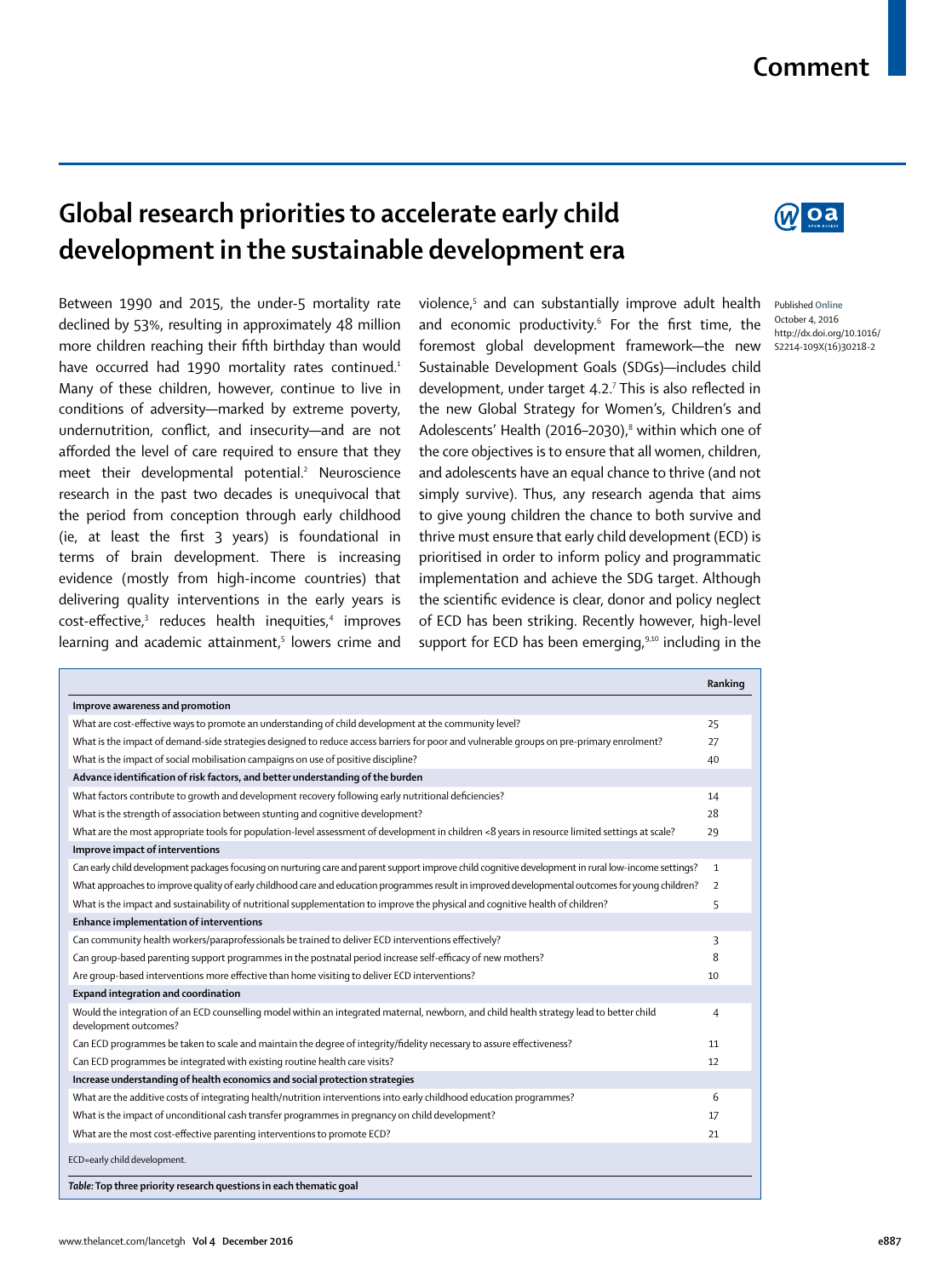recent *Lancet* Series.<sup>11-13</sup> To optimise the impact of this new momentum, ECD research prioritisation is required.

Between February and November, 2015, we conducted a priority-setting exercise to set research priorities for ECD to 2025. This is part of WHO's larger initiative to set priorities for maternal, newborn, child, and adolescent health. We used the Child Health and Nutrition Research Initiative (CHNRI) methodology for setting priorities in health research investments because: (a) it is a carefully developed and documented conceptual framework available in the public domain; (b) it has demonstrated usefulness in several previous exercises; and (c) it is increasingly being used by policy makers, large donors, and international organisations.<sup>14,15</sup> We adapted a set of five criteria from the CHNRI methodologyanswerability, effectiveness, feasibility, impact, and effect on equity—against which an expert group scored research investment priorities. Library searches and snowball sampling were used to identify 348 experts (both researchers and programme experts) who were then approached by email to provide their three to five top research questions. 74 participants responded, generating 406 research questions, which we then collated into a composite set of questions by eliminating redundancies and overlaps, excluding irrelevant questions, and identifying thematic areas. This process yielded 54 questions that were then scored by 69 of the original experts against the five criteria outlined above. Composite scores ranging from 0 to 100% were calculated for each research question. The experts who completed scoring were geographically diverse, with 7% from WHO African Region, 34% from the Americas, 5% from Eastern Mediterranean Region, 18% from European Region, 11% from South-East Asian Region, and 8% from Western Pacific Region; 18% considered themselves international (WHO or UNICEF or international nongovernmental organisations or agencies).

The research questions were organised by six thematic goals. The table presents the goals and the top three research questions for each of the goals, including their ranking. Research priority scores among the top 10 priorities ranged from 82% to 87%. All of the top-ranked priorities were related to the impact of implementation of interventions, whether by community health workers or through increased support to parents and families. Three of the top 10 ranked priorities related to integration, such as integrating ECD services within maternal, newborn, and child health services or the additive costs of integrating health or nutrition interventions into early childhood education programmes. There were no questions in the top 10 about epidemiology, basic science, or discovery, although questions arose about interactions between nutrition and physical and cognitive development.

The results of this process clearly indicate that the crucial priorities for future research relate to the need for services and support to parents to provide nurturing care and the training of health workers and non-specialists. What is most striking about the top-ranked priorities is the emphasis on creating enabling environments to support families in providing nurturing care for young children, which is a key message of *The Lancet* Series on Early Child Development.<sup>11-13</sup> In addition, the emphasis on integration is important—also emphasised in *The Lancet* Series—as it speaks to the importance of implementing programmes using existing delivery platforms such as maternal and child health and nutrition services.<sup>13</sup> Given the current global focus on quality of care, the high priority given to questions of maintaining impact when going to scale is important as well as improving the policy environment, improving quality of interventions, and increasing effectiveness and improving demand.

Currently, research funding for the "thrive" component of the Global Strategy is lower than for the survival agenda for children. The SDG agenda places ECD in the centre of global efforts to improve human capital. We encourage international organisations, national governments, research institutes, and donors to consider the findings of this exercise in order to address key gaps in our knowledge and enhance the ECD agenda and the achievement of the SDGs.

*\*Tarun Dua, Mark Tomlinson, Elizabeth Tablante, Pia Britto, Aisha Yousfzai, Bernadette Daelmans, Gary L Darmstadt* Department of Mental Health and Substance Abuse, World Health Organization, Geneva, Switzerland (TD, ET); Department of Psychology, Stellenbosch University, Stellenbosch, South Africa (MT); UNICEF, New York, NY, USA (PB); Department of Paediatrics and Child Health, Aga Khan University, Karachi, Pakistan (AY); Department of Maternal, Newborn, Child and Adolescent Health, World Health Organization, Geneva, Switzerland (BD); and Department of Pediatrics, Stanford University School of Medicine, Stanford, CA, USA (GLD)

duat@who.int

This work was funded by Grand Challenges Canada. We declare no competing interests.